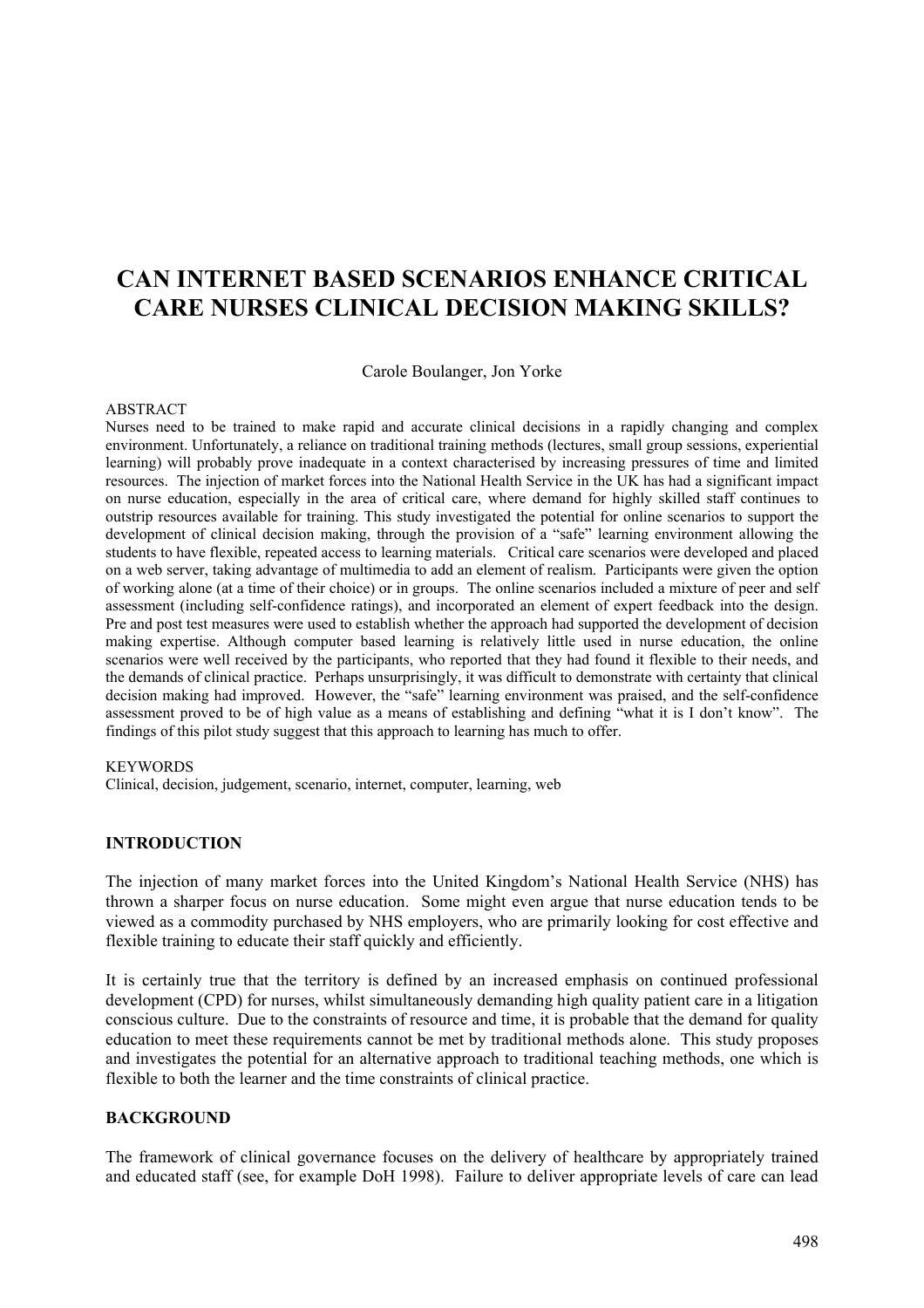to litigation, a point not lost on Healy (1998) who highlighted the risks involved when staff with limited skills care for acutely ill patients. The review of Adult Critical Care Nursing (NHSE, 1999) argued that every critical care patient ought to be cared for by skilled nurses wherever they are and in consequence, recent changes to nurse education now include rather more emphasis on skills acquisition. Measures such as these may improve the outlook in the medium to longer term, but we must recognise that there are diploma staff nurses who have limited clinical skills working in busy areas today.

How has this situation arisen? Firstly, there has been a notable decrease in the number of trained staff in favour of increased reliance on support from healthcare assistants who may account for as much as 13% of the workforce in some Trusts (McKenna 1998). Furthermore, new high dependency units (which were developed to ease the strain on general wards) are likely to attract the more competent staff nurses away from the general wards thus depleting skills further (Gibson 1997). Finally, the requirement for critical care skills on the wards is likely to increase as surgical procedures become increasingly complex, with patients are who are often older, sometimes with pre-existing disease. In recognition of these issues, Baldock (1999) suggested that there was an increasing and serious need for ward-based staff to develop critical care skills.

Issues relating to the support of nurses working under increasing pressure have been subject to much scrutiny by the nursing press (see, for example Place & Cornock, 1997). Haines (1999) revealed that nurses in busy clinical areas were often left to deal with more highly dependent patients requiring complex treatments. Pressures such as these have had a negative impact on recruitment and retention within the profession (Kennedy & Grey 1997, Gulland 1998). Professional support and ongoing training has been recognised as influential in reducing staff stress and was prioritised by the current Government as an integral component in the drive to provide quality care for patients (NHSE 1999).

Recognising the need is only part of the answer. Modern nurse education remains under increasing pressure to deliver quality learning whilst at the same time reducing the costs of traditional teacher intensive approaches such as lectures (Garrell & Callear 2001). This is set in an educational context where constructivist approaches are in their ascendancy, favouring active participation to economical passive listening.

In a prominent review of the (educational) literature, Bligh (1998) reviewed the role of lectures in learning, highlighting what Friere (1994) described the inadequacies of the 'filling the bucket' approach. In a climate characterised by strong emphasis on the provision of quality care, the need to produce safe and effective practitioners is ever more essential.

# **DEVELOPING CONFIDENCE… AND COMPETENCE**

There has been a recent drive towards competency-based courses in nurse education (UKCC 1999). However, Cutler (2000) argues that the definition of 'competence' is inadequate, questioning whether this approach can form the foundation of a national standard. Nevertheless, it has been proposed that competence can be used to inform and maintain practice, ensuring that nurses develop practical skills and related theoretical knowledge (Jeffries 2000).

Nevertheless, the skills and knowledge used in nursing are difficult to clarify. Knowledge represented through practice (especially in critical care) is often a product of the culture within which the nurse works. Cutler (2000) cogently points out that the cultural contexts in which nurses operate can determine the norms of practice. It is these norms that subsequently become perceived and defined as 'competence'. It could be argued that competence will remain difficult to standardise as it exists within and is a product of these discrete cultures.

Greenwood (2000) observes that critical thinking is currently a highly valued outcome throughout the educational spectrum, suggesting that reasoning is integral to clinical decision making and therefore a routine part of nurses' work. Daley (2001) suggests that there does appear to be agreement that critical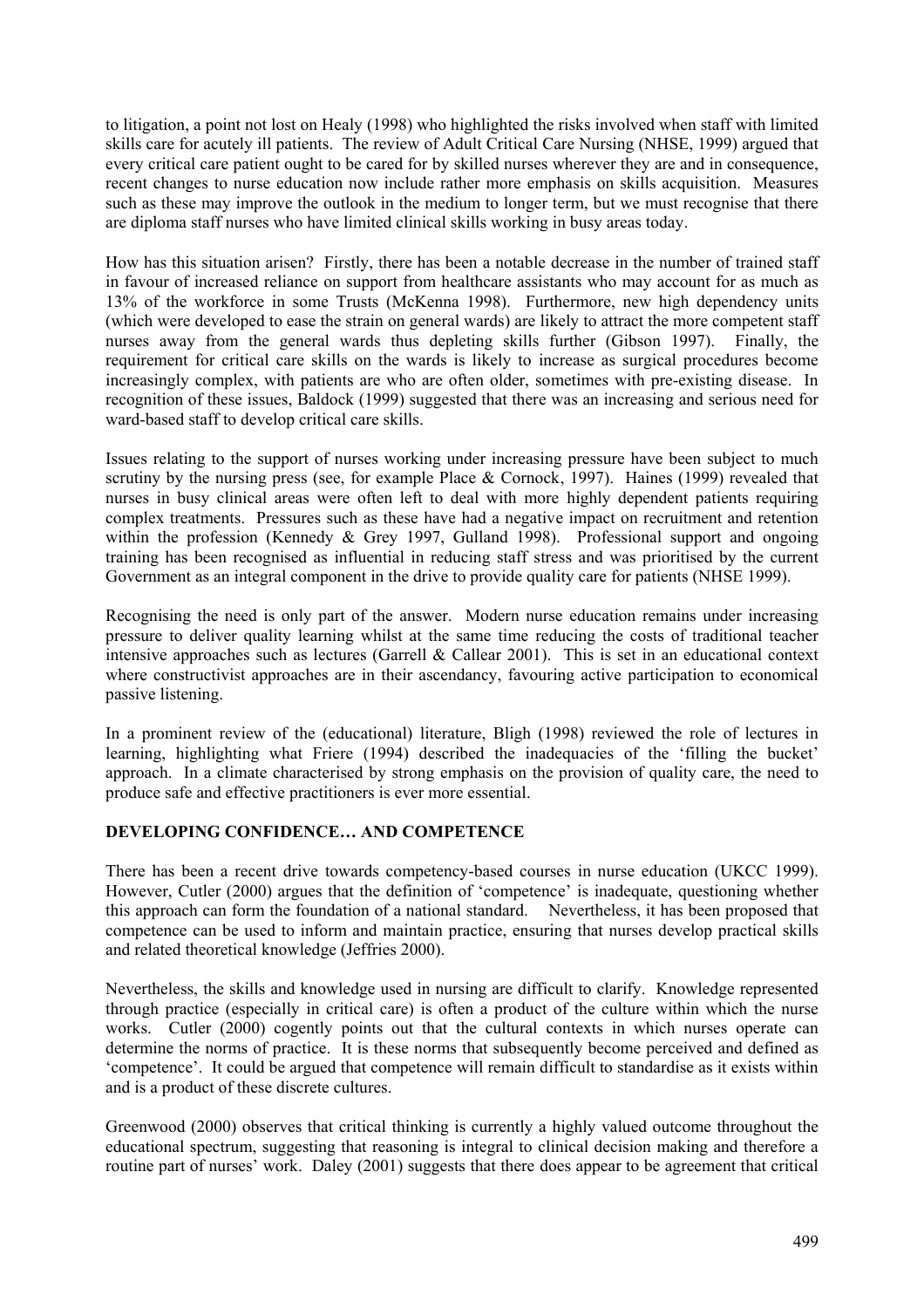thinking ability and competent nursing practice are related. This might suggest that the structure of learning activities and assessment need to be very carefully scrutinised for their capacity to support and develop critical thinking and decision making processes.

The development of competence is currently facilitated in a number of ways. For example, the High Dependency Skills Course uses clinical scenarios in a classroom setting, placing the trained nurse in a clinical situation in a safe environment with tutor support. We have previously alluded to the high costs of such approaches, and here lies the question: can the use of computers support the development of competent decision making?

# **THE ROLE OF THE COMPUTER IN NURSE EDUCATION**

Over thirty years ago, Rogers (1969) described the importance of students having the "freedom to learn". Such student centred approaches are also advocated by Lowry & Johnson (1999), who also spoke of the importance of giving the learner control over their education. It is possible that the use of computers can support such concepts of learner control and freedom, by providing repeatable access to materials at a time, location and pace of the student's choosing.

Nevertheless, in spite of potential advantages there has been relatively little uptake in the use of computer supported learning within nurse education, a point noted by Dearing (1997), who highlighted the lack of development using available technologies. Staff resistance has been cited as influential in this lack of progress, coupled with the limited availability of suitable material in nursing. Lectures, with their efficiency of numbers continue to dictate the pace of information delivery, often failing to cope with varying student ability and experience. Although undeniably efficient, the transmission of knowledge alone is likely to prove inadequate, and consequently learning skills and practical activities have been seen as complementary ways of supporting the development of professional competence. In this respect, approaches such as problem based learning have gained much popularity in nurse education, often using highly structured scenarios to support the learning process (Garrell & Callear 2001).

It would seem that a computer based clinical scenario following these principles would facilitate development of decision making skills in a risk free environment. Whilst en route, it is important that the anxieties of failure are minimised as far as possible, a point not lost on Claxton (1984). Furthermore, the use of computer assisted scenarios as an addition to lectures would allow students to spend more time on topics they find difficult. This would offer the learner opportunities to build on existing knowledge, monitoring their own learning process, and developing knowledge and confidence in their clinical decision-making skills.

Computer assisted learning has been criticised for reducing human interaction (Lowry & Johnson 1999). This suggested that online scenarios should be used in addition to traditional approaches. In recognition of the fact that the effect of social learning can be especially powerful, the scenario could also be used in a group setting, allowing for peer support and shared learning. Adequate online support and help, coupled with the availability of tutor feedback ought to provide the student with the confidence in a supportive network, providing encouragement to progress through the scenario at their own pace.

A final remark concerns the potential cost of developing such materials. The relative lack of existing packages given the obvious benefits is testament to the time constraints of providing quality education in a clinical practice setting! However, one advantage of learning technologies is that costs of initial development are often outweighed by gains over the medium to longer term (see for example Bates 1995, Daniel 1996).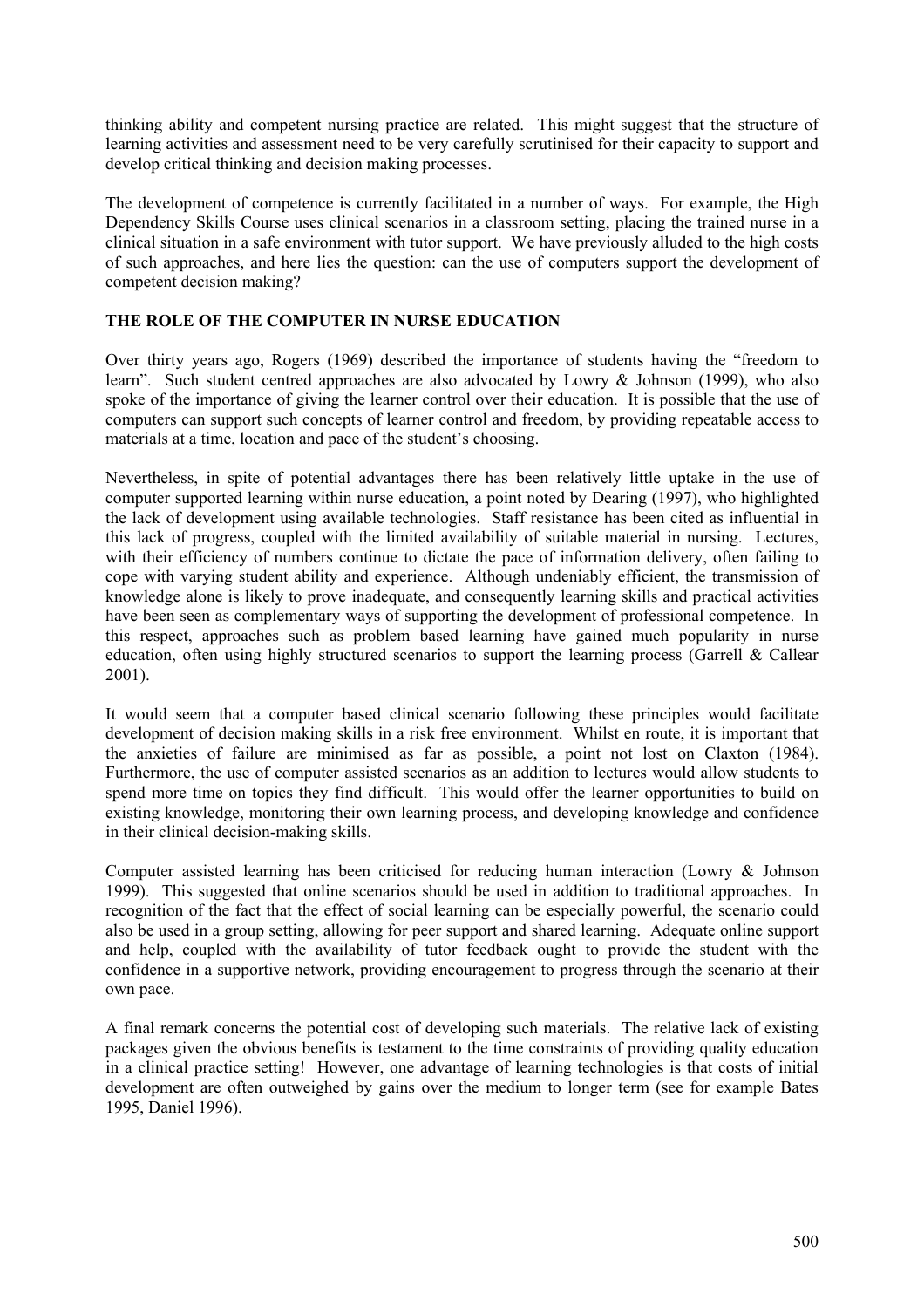### **THE ONLINE CLINICAL SCENARIO**

An online scenario was developed along similar lines to scenarios taught in the classroom. The scenario considered the treatment protocols for a patient who has been recently admitted to the hospital with a history of chest pains and shortness of breath. Short quizzes were used as pre and post test measures of learning in an overall structure outlined in Figure 1.



Figure 1. Structure of the Scenario

A series of questions were devised, spanning a number of themes all related to the scenario. These questions were then randomly divided into two groups, and used as pre and post measures- presented to the participants in the form of a quiz, taken before and after working through the scenario.

During the scenario itself, various pieces of information were presented, and participants were asked questions relating to how they would deal with the situation at that point. Multimedia clips, PowerPoint presentations and graphics (of electrocardiogram readouts and blood gas analyses) were used to contextualise the scenario.

Throughout the scenario, participants had the opportunity to get 'hints' (a short prompt), and 'help' (longer and more detailed support) prior to entering their answer to the question in a text box. A self confidence rating was used, and participants were encouraged to rate their confidence prior to viewing the 'expert opinion'. Having read the experts opinion, participants marked their own answer out of ten using a drop down scale, and then proceeded to the next question. Figure 2 shows a question towards the end of the scenario.



Figure 2. The Online Scenario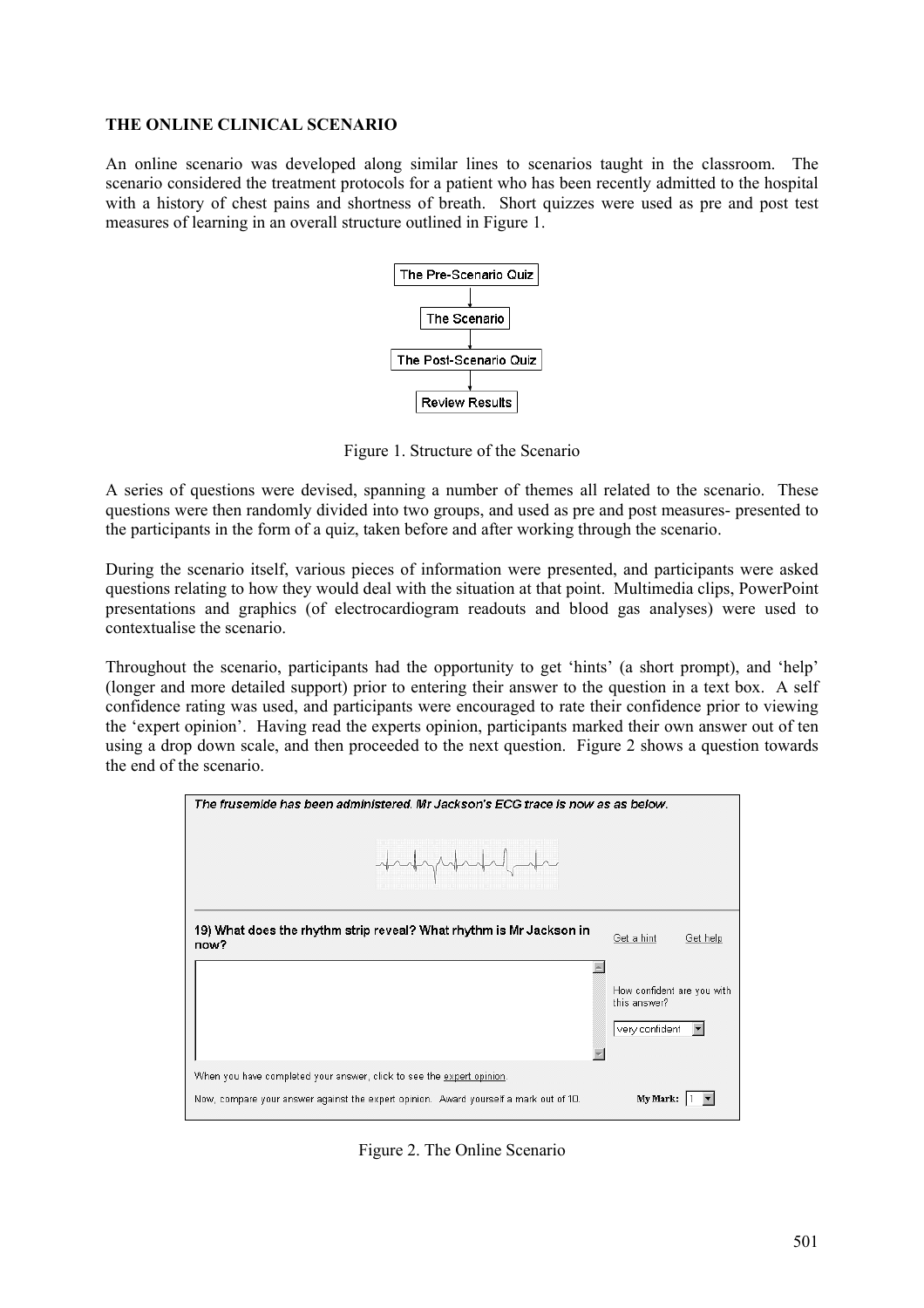Participants were subsequently provided detailed feedback on both of the quiz results, through a dynamically created web page (using PERL script) which detailed their overall percentage, additionally reporting which answers were correct and which were not. Feedback was also provided as to why each particular answer was wrong. The participants' were therefore able to review their results with detailed and immediate feedback, an aspect that is recognised as potentially beneficial to student learning (Race & Brown 2000).

Finally, upon completion of the scenario, the participant's results were passed to the PERL script, which automatically passed the data to the researchers in the form of an email. As a result, individual or group identities were not recorded in any way, and the automatic email served as a truly anonymous 'hand-in' of the detailed results.

## **THE RESEARCH QUESTIONS**

The need for competent clinical decision-making has been highlighted, together with the need to develop these broad capabilities in an environment conducive to learning. However, is it possible to demonstrate that the online scenario has actually supported learning? Were there measurable gains in student confidence in their decision-making?

The use of online scenarios to support a traditional course inevitably places more control with the learner with the potential to support, or hinder learning. However, does this online format create a 'safe environment' for learning? Finally, what can be learned from the ways in which the scenario can be used? For example, do participants express a preference for working on their own, or in groups?

# **METHODOLOGY**

Action research is one of the new paradigm research approaches, having an emphasis on participation and partnership. This approach aims at both taking action and creating knowledge or theory about that action through cyclical processes of conscious, deliberate planning, action and evaluation. Nurses are increasingly involved in action research projects to improve aspects of nursing practice and education (Webb et al 1999). Furthermore, Greenwood (1994) suggests that action research is the most appropriate methodology for nursing with a particular suitability for the practice context. In short, a combination of qualitative and quantitative methods in what could be termed a 'hybrid' approach appears to offer sufficient flexibility to capture the complexities of research within a rapidly evolving clinical environment.

Three aspects of the clinical scenario were selected for further analysis and evaluation:

Self / Peer Assessment was incorporated to encourage the learner to take ownership and responsibility for their own learning. Knowles (1990) points out that self directed learning and assessment allows student the facility to use learning resources in ways most appropriate to their learning needs, gaining much from the evaluation of their own learning.

Observation by the researcher was judged to be particularly useful as the phenomena to be investigated encompassed skills, behaviours, performance and interactions (Polit & Hungler 1997).

Questionnaires were provided for participants for completion after the scenario, using open-ended questions allow the participants to describe their experiences with minimal constraint on their answers in an approach originally suggested by Openheim (1966). Questionnaire pilots were shared with colleagues who had completed the course previously, and also with others involved in the delivery of the course.

# **THE PARTICIPANTS**

Participants were purposely sampled using a criterion-based techniques suggested by Patton (1990). Five of the participants (all nursing staff members) had completed the High Dependency Skills Course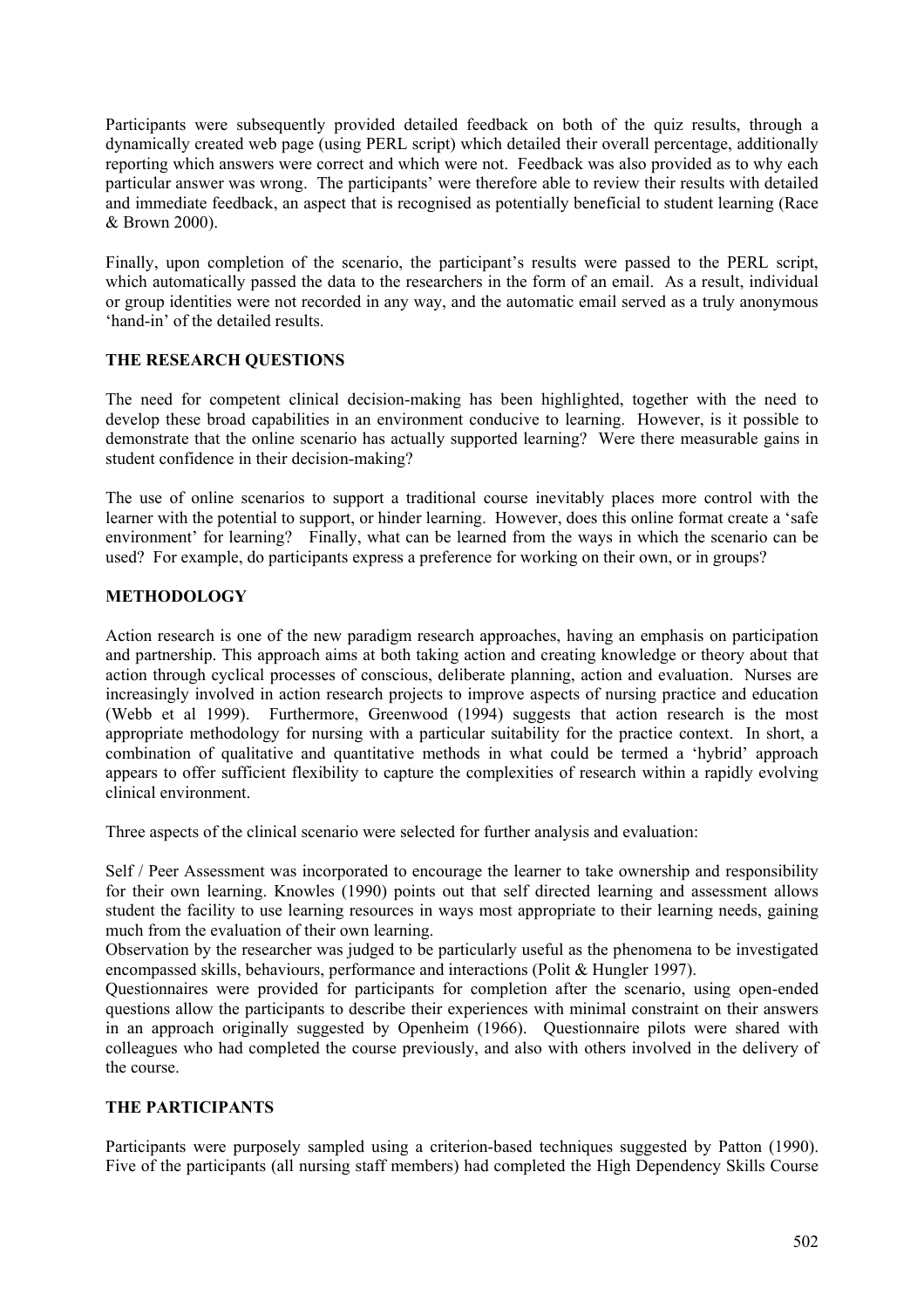and had spent less than two years in the Intensive Care Unit. The sample group comprised two male and eight females reflecting the gender workforce balance.

Their experience ranged from two to four years post qualification, with no participants holding any qualifications in critical care. Although two of the more senior participants had management experience in ward areas, they too did not possess qualifications specifically relating to the acutely ill. Across the group, participants showed a similarity in experience dealing with critically ill patients in general ward areas. In all, eleven members of staff took part in this evaluation. Participants were able to choose whether they wished to work together or on their own. Six preferred to work through the materials alone, and five staff divided into groups of two and three respectively.

All participants agreed to be involved in the study, and consent and confidentiality were agreed on and assured prior to completion of the scenario, in accordance with ethical standards and guidelines laid out by the Trust.

All participants were given the opportunity to review the fieldwork notes to confirm they formed an accurate representation of what had occurred, and as Holloway & Wheeler (1996) point out, this approach can add validity to the findings, reducing the potential for researcher bias when interpreting the observational data.

## **RESULTS**

Of the eleven participants, ten volunteered to complete the questionnaire after the scenario, and from this some broad themes emerged.

All participants stated that they used a computer at least 'occasionally', with most describing their use of the computer as 'often'. Only one participant had encountered online learning in the past. Interestingly, despite having a reasonably high level of computer usage in the group, not one had encountered an online clinical scenario of any description previously.

There were no problems reported when using the software. When asked to describe how intuitive the user interface had been, two had found it "easy". Six reported it to be "straightforward" but remarked that they had made use of the navigation tips. Fainter praise was received from two participants who said that they had found the interface "not too bad".

Eight of the responses suggested that the format was 'about right', with one suggestion that the self assessment aspect ought to be discontinued, and one who felt it had taken too long to complete. Nearly all (nine) remarked on the value of having immediate feedback, and seven commented positively on the role of the 'help' and 'hint' options. All the participants reported that they had enjoyed the pre and post quizzes.

The ability to complete the scenario at a time and place of their choosing, and (significantly) at their own pace was remarked upon in eight of the responses. All respondents claimed to be interested in completing another similar scenario, and three suggested that more clinical information (or the ability to ask further questions) would be of particular help. Most (seven responses) found the comparison of their answer with the expert's to be of value. It was also noted by some participants that the focus of the scenario on patient assessment was a central part of daily clinical practice.

It was not surprising to note that nearly all of the respondents had been involved in clinical scenarios before, with nine holding the view that these scenarios were a helpful way of developing their skills. Rather disturbingly, seven participants stated that they had found traditional face to face clinical scenarios to be "threatening" or "intimidating", with one even remarking that they were "dreading my turn, rather than what was being taught".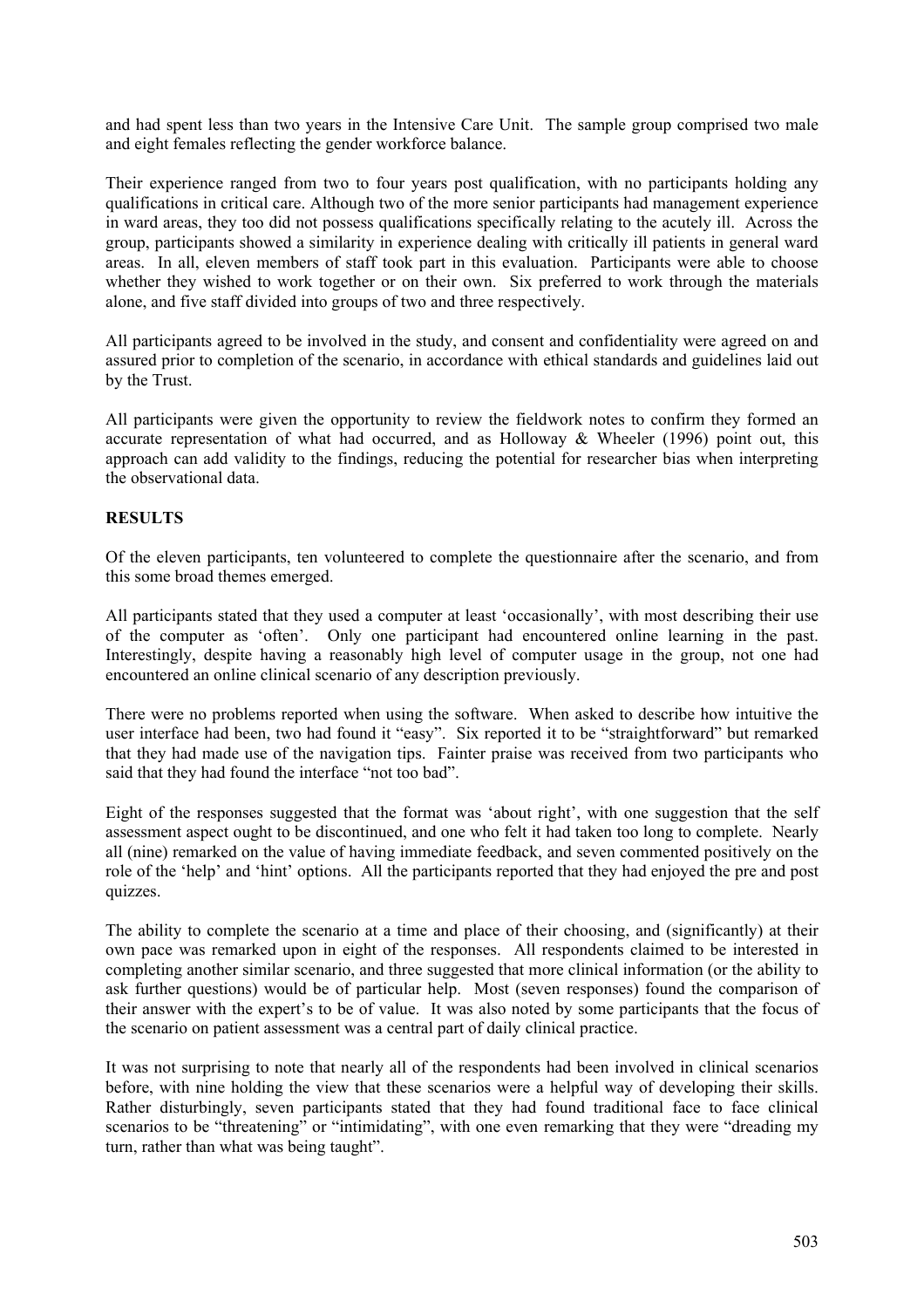Both of the groups were observed during the entire scenario and pre/post quizzes. It was readily apparent that both groups collaborated extensively with each other, prior to uncovering the 'expert opinion' and marking their score. In many cases, individuals 'bounced ideas' around, and made suggestions, occasionally needing to justify their point of view with a more detailed explanation. Interestingly, both groups contained a more junior member of staff, and in each case the other participants drew these lesser experienced colleagues into the discussions, providing amplification and explanation where necessary.

In each case, the groups took far longer than their solo counterparts to work through the scenario, primarily due to the quantity of discussion and deliberation over the entered answer. They tackled the scenario with vigour, and appeared to enjoy the experience. Quite often, participants engaged in enthusiastic rivalry over the scores and the answers to the quiz questions.

Table 1 shows the distribution of results achieved by each of the individual participants and groups. These results were not analysed for statistical significance in view of the small number of participants.

|                       | Pre-scenario | Post-scenario | <b>Self</b> | Confidence |
|-----------------------|--------------|---------------|-------------|------------|
|                       | quiz score   | quiz score    | assessment  | scores     |
| Solo user             | 84%          | 86%           | 46%         | 28%        |
| Solo user             | 85%          | 85%           | 51%         | 88%        |
| Solo user             | 81%          | 86%           | 50%         | 44%        |
| Solo user             | $80\%$       | 87%           | 45%         | 24%        |
| Solo user             | 79%          | 84%           | 46%         | 56%        |
| Solo user             | 87%          | 86%           | 47%         | 64%        |
| Group of two          | 87%          | 88%           | 46%         | 88%        |
| <b>Group of three</b> | 85%          | 89%           | 68%         | 88%        |

It is inevitably difficult to draw substantive conclusions from a relatively limited source of data. However, there were indications of some potential trends, which are worthy of comment and further investigation.

Firstly, from a comparison of the quiz test scores, it would appear that in nearly all cases, a slight increase in score was obtained in the post scenario quiz. Furthermore, groups appeared to perform better than their individual counterparts, which was perhaps unsurprising. In general, the self assessment scores (awarded after comparing answers with the expert opinion) were quite low. On this measure, group scores were similar to those achieved by individuals.

# **DISCUSSION**

Whilst being sensitive to the ever present danger of researcher bias, it was interesting to note that all participants stated that they had enjoyed completing the clinical scenarios and had found them useful. Groups enjoyed working together, alluding to the "*friendly competition*" and "*lots of fun while we were doing it*". This is contrary to some of the literature, which suggests there has been a lack of uptake in the use of computer assisted learning in nurse education (Dearing 1997). This may be in part due to the need for computing skills and confidence, a point of initial concern in this study.

However, the questionnaire and observational data suggested that for these students, navigation issues were not of significance. One participant remarked that *"the computer bit isn't nearly as scary as I thought it would be – maybe they haven't got minds of their own after all".* Possibly so, but it is worth mentioning the time taken to create scenarios, which required rather different skills as an educator. For example, it was particularly difficult to anticipate all the potential questions students might raise when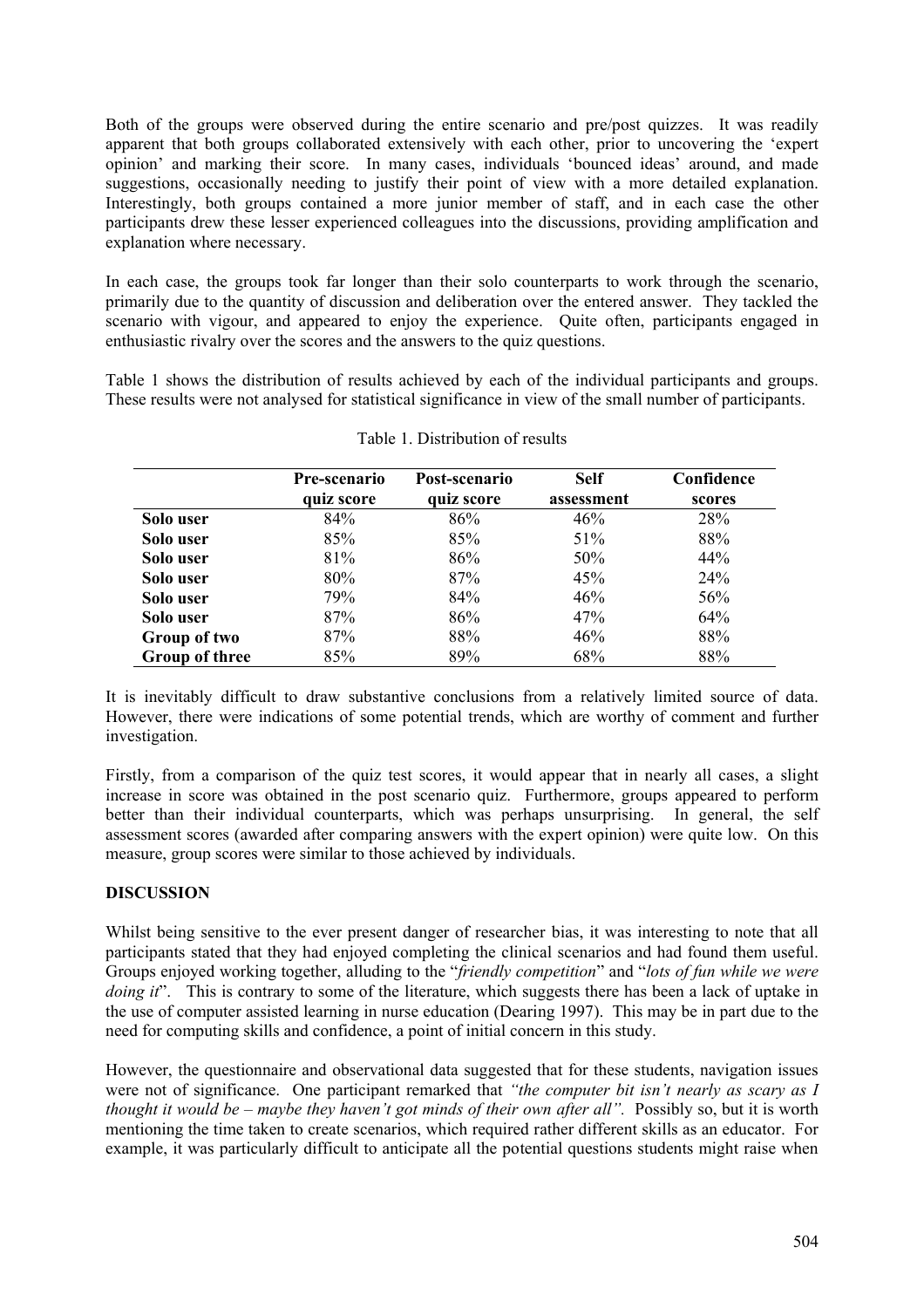writing the scenario and developing the software. Nonetheless, the effort seems worthwhile- it did lead to active participation, which can improve learning (Race & Brown 1999).

The self-assessment system appeared to work well. It was felt that both groups had scored their response quite appropriately when comparing their response to that of the 'expert'. However, the self assessment scenario scores (decided upon after comparison of their answer with the 'expert' answer) showed no appreciable difference between solo and group participants. This was somewhat unexpected, as educational theory suggests that group activities are generally higher scoring than their solo counterparts. However, Burns (2000) points out the reticent nature of nursing staff to award themselves high scores even when justified, an effect noted here and expressed by the participant who remarked *"we reckon we underestimated our knowledge- it was nice to be proved better than we thought".* 

There was a noticeable difference in the confidence levels of those completing the scenario as a group and those going solo. It is possible that this could be explained in terms of the reduced individual level of responsibility when the group answer proved to be wrong. However, the observation of the groups highlighted a great deal of collaboration and discussion. One participant remarked that *"it really made us think about the decision we had made when we had to say how confident we were about the answer – that led to a re-think and a change in some of the answers".* Kaye (1992) suggests such collaboration reinforces and deepens learning, and the use of confidence measures here would seem to be potentially helpful.

It is worth noting that in both groups (which were selected at random), there was a group member with more clinical experience and perhaps more confidence than the others. Thompson (2001) suggests that the person with the greatest level of experience is afforded the heaviest weighting in clinical decision making. In that respect, the groups invariably bowed to the arguments presented by these nurses. Nevertheless, it was interesting to note that on several occasions the chosen response proved to be inaccurate when comparing with the 'expert' answers. This provided an unexpected dimension to the study: we had not intended to challenge the existing knowledge of more experienced staff but we had done so. Yet that challenge was seemingly non-threatening, as illustrated by the senior member of staff who observed that *"the scenario was great because I was at the same starting point as everyone else*  with no-one expecting more of me because I am a higher grade". In this respect the scenario had 'levelled the playing field'.

Nevertheless, it could be suggested that in different circumstances nurses in the company of more experienced members of staff might actually feel less secure in such a setting. Observing the groups demonstrated the high level of peer support through discussion and shared explanations of clinical data. Given this, it was surprising to note the strong preference for working 'solo', exemplified by the observation that *"it was good to be able to do the scenario alone as there was no pressure on me that I might look stupid if I did something wrong".* Noting that much clinical work is done in teams, this was an unexpected result- one possibly caused by anxieties precipitated by a new teaching approach. The benefits of solo activity lie in the nature of an environment in which the fear of failure is removed. We alluded earlier to the destructive effect of the fear of failure, and the optional use of the software in this way allowed the more cautious student to build confidence at their own pace.

The majority of participants enjoyed the fact they could receive instant feedback on their answers. One participant asked for more online scenarios - *"I like to be able to test myself against something that won't do my patients any harm- its nice to know when you make the right decisions, useful too is maybe thinking about the knowledge behind those decisions". T*his challenge of existing knowledge is important in the development of expertise and critical thinking. The opportunity to practice clinical decision-making skills in a 'safe' environment with no impact in terms of patient safety is very important – in this respect the scenario allowed our students the 'freedom to learn' discussed earlier.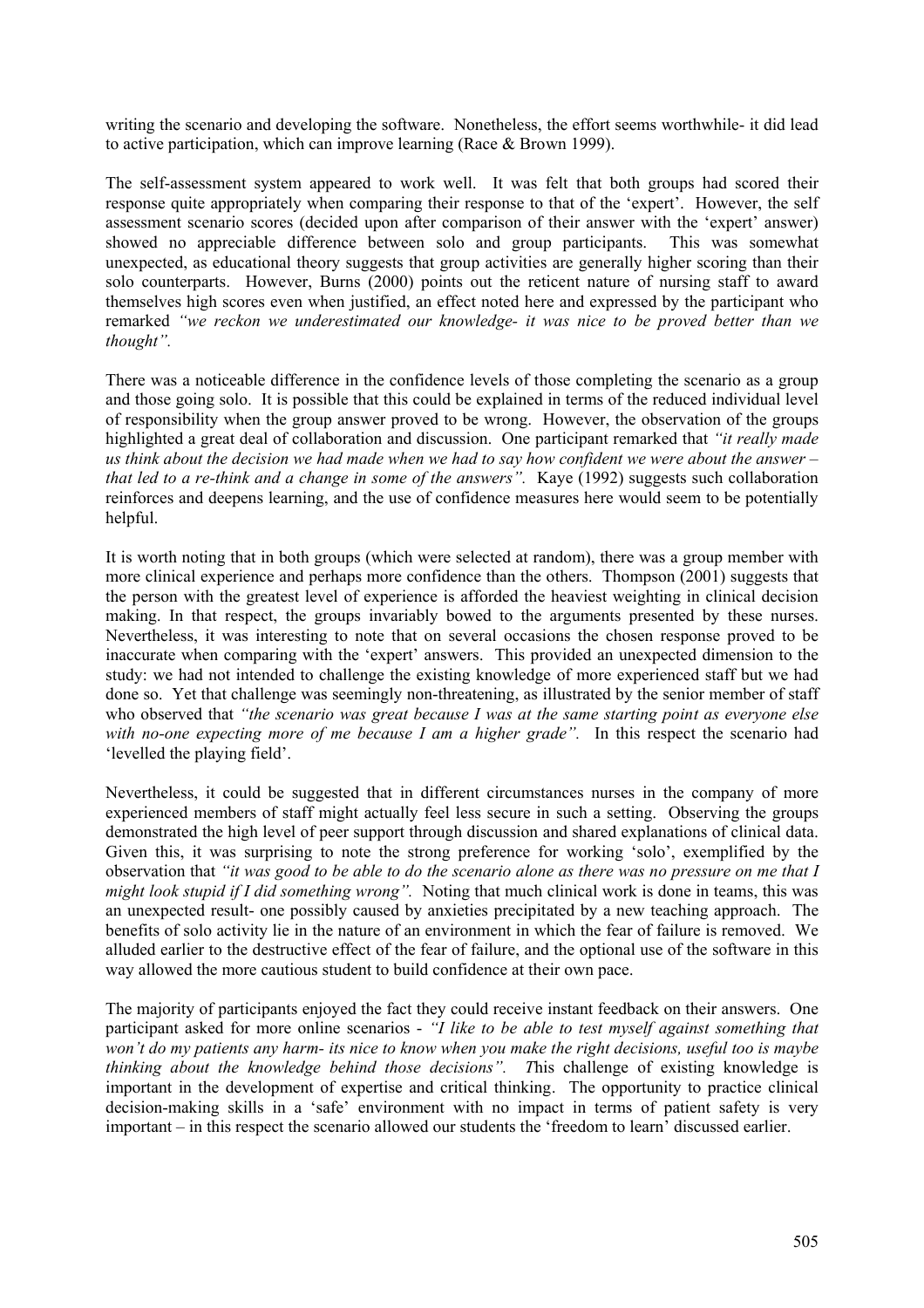## **CONCLUDING REMARKS**

This pilot study sought to establish the potential for an online clinical scenario to enhance and support the traditional classroom provision. The small number of nurses who took part in this study found the materials useful, and were enthusiastic about the potential for it to support their learning. The flexibility in the ways the material could be used, either solo or part of a group, and at a time and location of their choosing, using commonly available Web browser technology was very well received. However, the pressures of time in clinical practice are high, and the time available for education and development is often abandoned in order to meet patient nursing demands. It is likely that these pressures will remain in evidence, perhaps increasing, which would argue even more strongly for opportunities for learning that are sufficiently flexible.

It was surprising to discover just how threatened and anxious nurses felt when working in the comparable face to face clinical scenarios, and there is much that the online counterpart can offer here. In particular, the potential for online scenarios to reduce the anxiety described by the nurses in this study is a point clearly worthy of further investigation.

It is proposed to extend this pilot study with a substantially larger sample of participants, drawn from a series of courses over time, and representing a much wider range of experience. Further scenarios are to be developed, covering a range of typically encountered problems in intensive care nursing. We propose to retain and refine the approaches described in this paper. Currently, discussions are underway to allow wider use of this software across the Health Trust. The scenario as it stands at the moment will form an optional self-directed study task for the next High Dependency Skills course cohort as an adjunct to their taught clinical sessions. Discussions are also under way to make the new online materials available to new staff in the Intensive Therapy Unit, as well as to those wishing to practice or update their skills.

One final remark concerns the 'fit' of online aspects in the overall learning environment. Although online scenarios would appear to offer much promise, there are many other aspects to the learning process which must not be neglected. As Laurillard (1993) cogently points out, it is likely that learning will be most comprehensively supported through the use of multiple media, and not (just) multimedia.

## **REFERENCES**

Baldock, G. (1999) The impact of medical technology on quality in critical care .In: Medical Technology Quality in Critical Care. Feb 5<sup>th</sup> 1999. Imperial School of Medicine Post Graduate Short Courses. ECRI & Hammersmith Hospital, London.

Bates, A.W. (1995). Technology, Open Learning and Distance Education. London: Routledge.

Bligh, D. (1998) Whats the use of lectures? Wiltshire: Cromwell Press.

Burns, A. (2000) Peer assessment: the missing link between teaching  $\&$  learning? Nurse Education Today 21[8]:6831.

Claxton, G. (1984) Beliefs and behaviour: why is it so hard to change? The Journal of Clinical Practice, Education & Management 3(18):670-673.

Cutler, L. (2000) Competence in Context. London, The Stationery Office.

Daley, J. (2001) The development of an alternative method in the assessment of critical thinking as an outcome of nurse education. Journal of Advanced Nursing Vol 36(1) 120-130.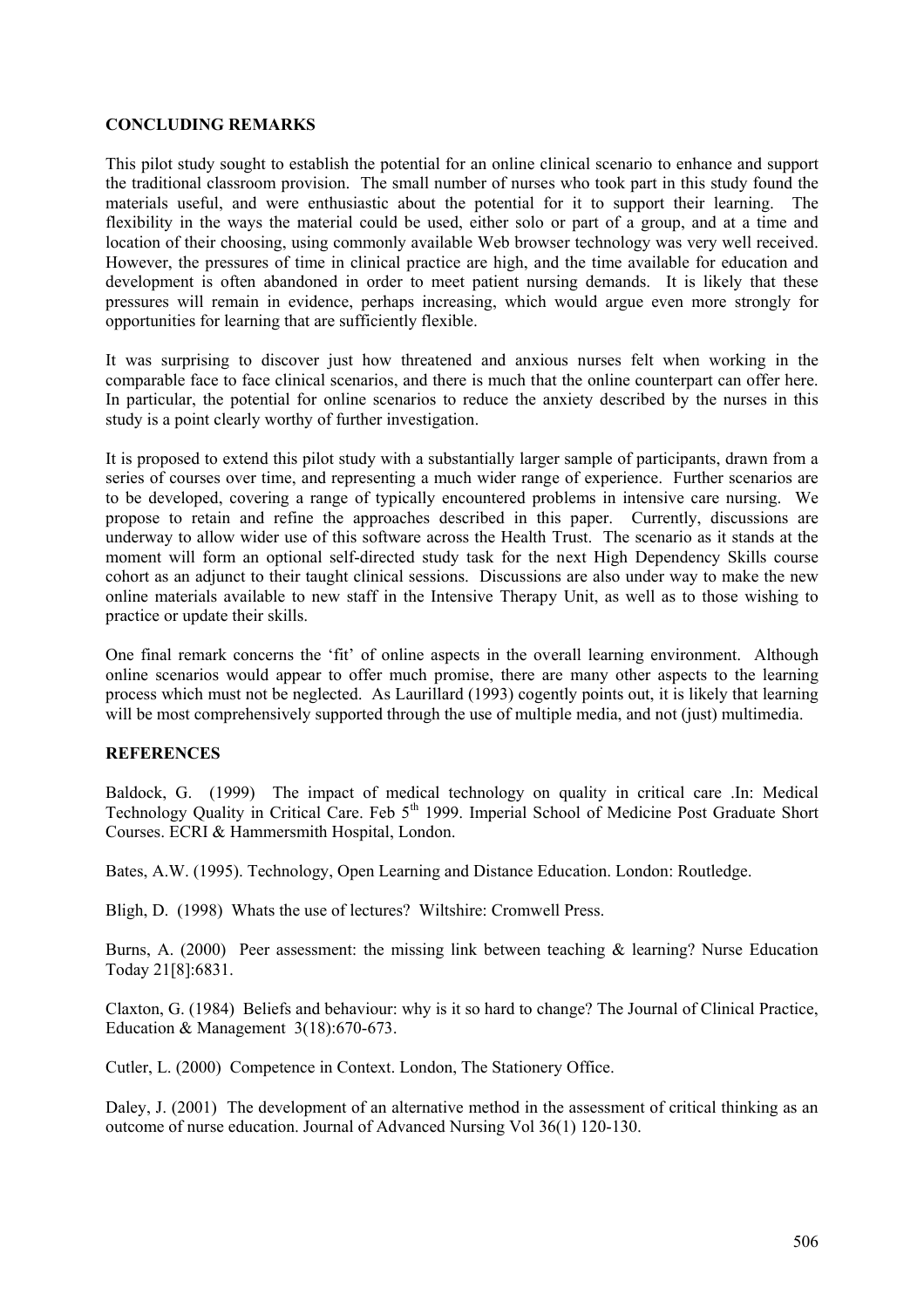Daniel, J. (1996) Mega-Universities and Knowledge Media: Technology Strategies for Higher Education. London: Kogan Page.

Department of Health (1998) A First Class Service: Quality in the NHS. Department of Health Publications, London.

Dearing, R. (1997) Report of the national Committee of Inquiry in Higher Education. Department of Education. London.

Friere, P. (1994) Pedagogy of the Oppressed. Penguin, Hamondsworth.

Garrell, B., and Callear, D. (2001) The value of multimedia simulation for teaching clinical decision making skills. Nurse Education Today 21, 382-390

Gibson, M. (1997) Focus of nursing in acute and critical care settings: prevention or cure? Intensive & Critical Care Nursing 13,163-166

Greenwood, J. (1994) Action Research: a few details, a caution & something new. Journal of Advanced Nursing 20,13-18.

Greenwood, J. (2000) Critical thinking and nursing scripts: the case for development of both. Journal of Advanced Nursing 31, 428-436.

Gulland, A. (1998) Nurses are emotionally exhausted. Nursing Times 94[12]5.

Haines, S. (1999) Identification of the difficulties nurses in non-critical care areas encounter when caring for post-intensive care patients. BSc Hons Advanced Practice. Unpublished Dissertation. University of Nottingham.

Healy, P. (1998) The Appliance of Compliance. Health Service Journal 108:560[11]

Holloway, I., and Wheeler, S. (1996) Qualitative Research for Nurses. Oxford Blackwell Science.

Jeffries, J. (2000) Using competencies to promote a learning environment in intensive care units. Nursing in Critical Care Vol 5 No 4.

Kaye, A. (1992) Collaborative learning through computer conferencing: The Najaden papers Springer-Verlag, Berlin.

Kennedy, P., and Grey, N. (1997) High Pressure Areas. Nursing Times 93 [29] 26-30.

Knowles, M. (1990) The adult learner: A neglected species. Gulf, London.

Lowry, M., and Johnson, M. (1999) Computer assisted learning: the potential for teaching and assessing in nursing. Nurse Education Today 19, 521-526.

Laurillard, D. (1993) Rethinking University Teaching: A framework for the effective use of educational technology. London, Routledge.

McKenna, H. (1998) The "professional cleansing of nurses": the systematic downgrading of nurses damages patient care. British Medical Journal 317[7170]: 1403-1404.

National Health Service Executive (NHSE) (1999). Clinical Governance: Quality in the new NHS. Department of Health, March 1999.